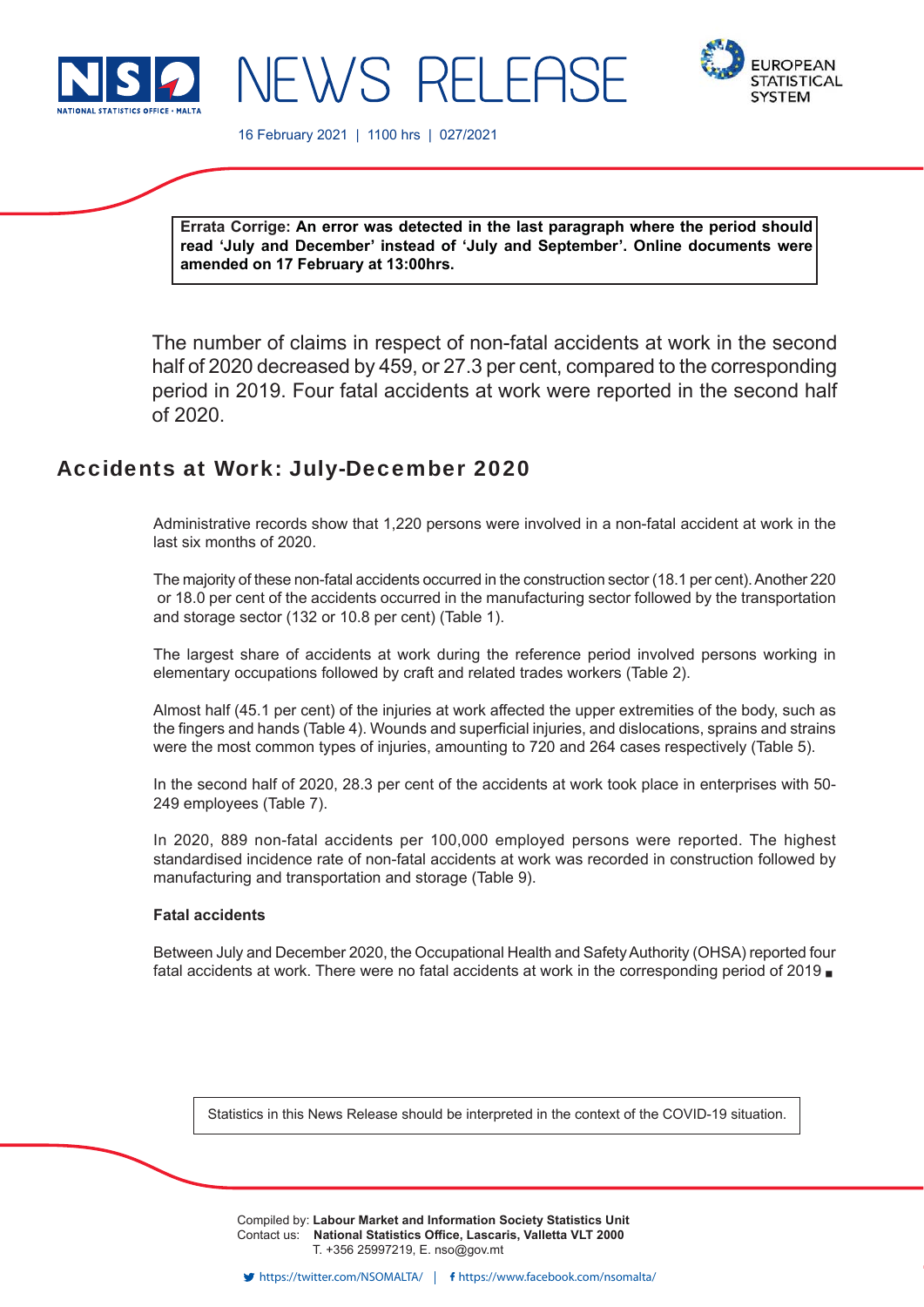### **Table 1. Non-fatal accidents at work by economic activity of enterprise**

|                                                                                                                                  |              |       |                | 2020           |                |              |       |              | July-December 2019 (revised) |                          |       |              |                |              |                | July-December 2020 |                |              |
|----------------------------------------------------------------------------------------------------------------------------------|--------------|-------|----------------|----------------|----------------|--------------|-------|--------------|------------------------------|--------------------------|-------|--------------|----------------|--------------|----------------|--------------------|----------------|--------------|
| Economic activity (NACE Rev. 2)                                                                                                  | <b>Males</b> |       |                | <b>Females</b> |                | <b>Total</b> |       | <b>Males</b> |                              | <b>Females</b>           |       | <b>Total</b> |                | <b>Males</b> |                | Females            |                | <b>Total</b> |
|                                                                                                                                  | No.          | %     | No.            | %              | No.            | %            | No.   | %            | No.                          | %                        | No.   | $\%$         | No.            | $\%$         | No.            | %                  | No.            | $\%$         |
| Agriculture, forestry and fishing                                                                                                | 28           | 1.5   | $\overline{1}$ | 0.2            | 29             | 1.2          | 20    | 1.5          | $\qquad \qquad \blacksquare$ |                          | 20    | 1.2          | 17             | 1.7          | $\overline{a}$ |                    | 17             | 1.4          |
| Mining and quarrying                                                                                                             | $\mathbf 1$  | 0.1   |                |                | $\overline{1}$ | 0.0          | 6     | 0.5          |                              |                          | -6    | 0.4          | -1             | 0.1          |                |                    | $\overline{1}$ | 0.1          |
| Manufacturing                                                                                                                    | 354          | 18.5  | 37             | 8.8            | 391            | 16.8         | 247   | 18.8         | 29                           | 7.9                      | 276   | 16.4         | 199            | 19.8         | 21             | 9.7                | 220            | 18.0         |
| Electricity, gas, steam and air conditioning supply                                                                              | 4            | 0.2   | ٠              |                | $\overline{4}$ | 0.2          | 3     | 0.2          |                              | $\overline{\phantom{a}}$ | 3     | 0.2          | $\overline{2}$ | 0.2          |                |                    | $\overline{2}$ | 0.2          |
| Water supply; sewerage, waste management and<br>remediation activities                                                           | 78           | 4.1   | $\overline{2}$ | 0.5            | 80             | 3.4          | 58    | 4.4          | $\overline{1}$               | 0.3                      | 59    | 3.5          | 41             | 4.1          |                | 0.5                | 42             | 3.4          |
| Construction                                                                                                                     | 402          | 21.1  | 4              | 1.0            | 406            | 17.4         | 220   | 16.8         | 2                            | 0.5                      | 222   | 13.2         | 221            | 22.0         | ٠              |                    | 221            | 18.1         |
| Wholesale and retail trade, repair of motor vehicles and<br>motorcycles                                                          | 221          | 11.6  | 36             | 8.6            | 257            | 11.0         | 140   | 10.7         | 32                           | 8.7                      | 172   | 10.2         | 107            | 10.7         | 17             | 7.8                | 124            | 10.2         |
| Transportation and storage                                                                                                       | 244          | 12.8  | 41             | 9.8            | 285            | 12.2         | 176   | 13.4         | 28                           | 7.6                      | 204   | 12.2         | 106            | 10.6         | 26             | 12.0               | 132            | 10.8         |
| Accommodation and food service activities                                                                                        | 93           | 4.9   | 31             | 7.4            | 124            | 5.3          | 87    | 6.6          | 47                           | 12.8                     | 134   | 8.0          | 48             | 4.8          | 18             | 8.3                | 66             | 5.4          |
| Information and communication                                                                                                    | 14           | 0.7   | 3              | 0.7            | 17             | 0.7          | 13    | 1.0          | $\mathbf{1}$                 | 0.3                      | 14    | 0.8          | 6              | 0.6          | $\mathbf{1}$   | 0.5                | $\overline{7}$ | 0.6          |
| Financial and insurance activities                                                                                               | 16           | 0.8   | 3              | 0.7            | 19             | 0.8          | 8     | 0.6          | 6                            | 1.6                      | 14    | 0.8          | 12             | 1.2          | $\mathbf{1}$   | 0.5                | 13             | 1.1          |
| Real estate activities                                                                                                           | 17           | 0.9   | $\sim$         |                | 17             | 0.7          | 4     | 0.3          | $\overline{A}$               | 1.1                      | 8     | 0.5          | 5              | 0.5          | ٠              |                    | 5              | 0.4          |
| Professional, scientific and technical activities                                                                                | 39           | 2.0   | $\overline{4}$ | 1.0            | 43             | 1.8          | 25    | 1.9          | -5                           | 1.4                      | 30    | 1.8          | 17             | 1.7          | $\mathbf{1}$   | 0.5                | 18             | 1.5          |
| Administrative and support service activities                                                                                    | 192          | 10.1  | 37             | 8.8            | 229            | 9.8          | 169   | 12.9         | 32                           | 8.7                      | 201   | 12.0         | 108            | 10.8         | 21             | 9.7                | 129            | 10.6         |
| Public administration and defence; compulsory social<br>security                                                                 | 70           | 3.7   | 25             | 6.0            | 95             | 4.1          | 50    | 3.8          | 9                            | 2.5                      | 59    | 3.5          | 37             | 3.7          | 13             | 6.0                | 50             | 4.1          |
| Education                                                                                                                        | 18           | 0.9   | 26             | 6.2            | 44             | 1.9          | 15    | 1.1          | 25                           | 6.8                      | 40    | 2.4          | 11             | 1.1          | 9              | 4.1                | 20             | 1.6          |
| Human health and social work activities                                                                                          | 76           | 4.0   | 168            | 40.1           | 244            | 10.5         | 38    | 2.9          | 137                          | 37.3                     | 175   | 10.4         | 38             | 3.8          | 88             | 40.6               | 126            | 10.3         |
| Arts, entertainment and recreation                                                                                               | 8            | 0.4   | $\overline{1}$ | 0.2            | 9              | 0.4          | 6     | 0.5          |                              |                          | 6     | 0.4          | $\overline{4}$ | 0.4          |                |                    | $\overline{4}$ | 0.3          |
| Other service activities                                                                                                         | 14           | 0.7   |                |                | 14             | 0.6          | 14    | 1.1          |                              | 1.9                      | 21    | 1.3          | $\overline{7}$ | 0.7          |                |                    | $\overline{7}$ | 0.6          |
| Activities of households as employers; undifferentiated<br>goods- and services-producing activities of households for<br>own use |              |       |                |                |                |              |       |              |                              |                          |       |              |                |              |                |                    |                |              |
| Activities of extraterritorial organisations and bodies                                                                          | -1           | 0.1   |                |                |                | 0.0          |       |              |                              | 0.3                      |       | 0.1          |                |              |                |                    |                |              |
| Not specified                                                                                                                    | 19           | 1.0   |                |                | 19             | 0.8          | 13    | 1.0          |                              | 0.3                      | 14    | 0.8          | 16             | 1.6          |                |                    | 16             | 1.3          |
| Total                                                                                                                            | 1,909        | 100.0 | 419            | 100.0          | 2,328          | 100.0        | 1,312 | 100.0        | 367                          | 100.0                    | 1,679 | 100.0        | 1,003          | 100.0        | 217            | 100.0              | 1,220          | 100.0        |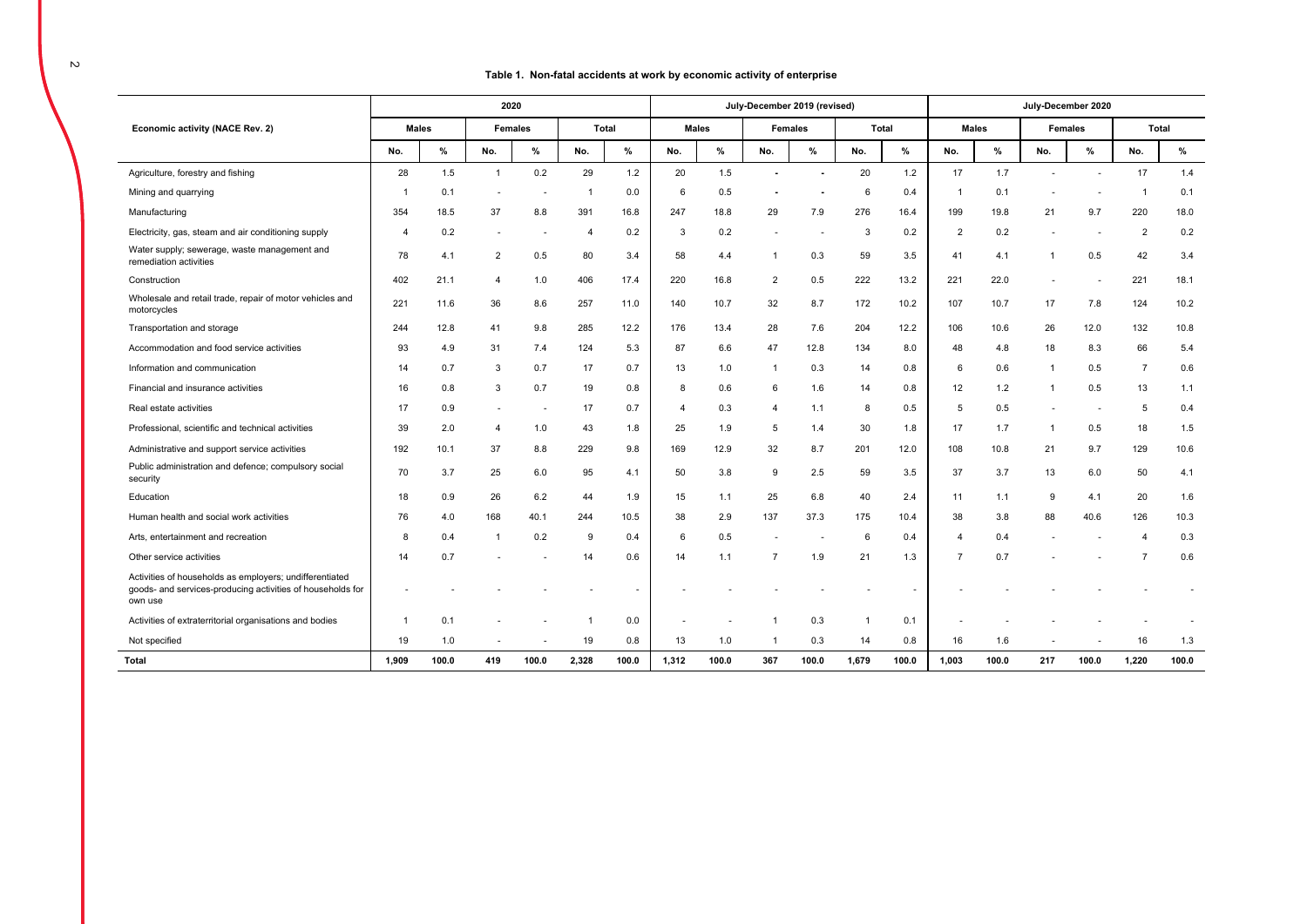### **Table 2. Non-fatal accidents at work by occupation of victim**

|                                                    |              |       | 2020    |       |       |       |       |       | July-December 2019 (revised) |       |       |       |       |       | July-December 2020 |       |                |       |
|----------------------------------------------------|--------------|-------|---------|-------|-------|-------|-------|-------|------------------------------|-------|-------|-------|-------|-------|--------------------|-------|----------------|-------|
| <b>Occupations (ISCO-08)</b>                       | <b>Males</b> |       | Females |       | Total |       | Males |       | <b>Females</b>               |       | Total |       | Males |       | <b>Females</b>     |       | Total          |       |
|                                                    | No.          | %     | No.     | %     | No.   | %     | No.   | %     | No.                          | %     | No.   | %     | No.   | %     | No.                | %     | No.            | %     |
| Armed forces                                       |              | 0.4   |         | 0.2   | 8     | 0.3   | 12    | 0.9   |                              | 0.3   | 13    | 0.8   | 3     | 0.3   |                    | 0.5   | $\overline{4}$ | 0.3   |
| Managers                                           | 20           | 1.0   |         | 1.7   | 27    | 1.2   | 10    | 0.8   | 5                            | 1.4   | 15    | 0.9   | 10    | 1.0   | 3                  | 1.4   | 13             | 1.1   |
| Professionals                                      | 58           | 3.0   | 79      | 18.9  | 137   | 5.9   | 38    | 2.9   | 45                           | 12.3  | 83    | 4.9   | 26    | 2.6   | 42                 | 19.4  | 68             | 5.6   |
| Technicians and associate professionals            | 206          | 10.8  | 30      | 7.2   | 236   | 10.1  | 147   | 11.2  | 23                           | 6.3   | 170   | 10.1  | 109   | 10.9  | 13                 | 6.0   | 122            | 10.0  |
| Clerical support workers                           | 81           | 4.2   | 46      | 11.0  | 127   | 5.5   | 52    | 4.0   | 33                           | 9.0   | 85    | 5.1   | 32    | 3.2   | 27                 | 12.4  | 59             | 4.8   |
| Service and sales workers                          | 120          | 6.3   | 156     | 37.2  | 276   | 11.9  | 107   | 8.2   | 166                          | 45.2  | 273   | 16.3  | 58    | 5.8   | 81                 | 37.3  | 139            | 11.4  |
| Skilled agricultural, forestry and fishery workers | 28           | 1.5   |         |       | 28    | 1.2   | 18    | 1.4   |                              |       | 18    | 1.1   | 13    | 1.3   |                    |       | 13             | 1.1   |
| Craft and related trades workers                   | 546          | 28.6  | 6       | 1.4   | 552   | 23.7  | 364   | 27.7  | 6                            | 1.6   | 370   | 22.0  | 291   | 29.0  | 3                  | 1.4   | 294            | 24.1  |
| Plant and machine operators, and assemblers        | 294          | 15.4  | 24      | 5.7   | 318   | 13.7  | 180   | 13.7  | 15                           | 4.1   | 195   | 11.6  | 145   | 14.5  | 11                 | 5.1   | 156            | 12.8  |
| Elementary occupations                             | 549          | 28.8  | 70      | 16.7  | 619   | 26.6  | 384   | 29.3  | 73                           | 19.9  | 457   | 27.2  | 316   | 31.5  | 36                 | 16.6  | 352            | 28.9  |
| <b>Total</b>                                       | 1.909        | 100.0 | 419     | 100.0 | 2,328 | 100.0 | 1,312 | 100.0 | 367                          | 100.0 | 1,679 | 100.0 | 1,003 | 100.0 | 217                | 100.0 | 1,220          | 100.0 |

### **Table 3. Non-fatal accidents at work by age group of victim**

|           |              |       | 2020           |       |       |       |       |       | July-December 2019 (revised) |       |       |       |       |       | July-December 2020 |                |       |       |
|-----------|--------------|-------|----------------|-------|-------|-------|-------|-------|------------------------------|-------|-------|-------|-------|-------|--------------------|----------------|-------|-------|
| Age-group | <b>Males</b> |       | <b>Females</b> |       | Total |       |       | Males | <b>Females</b>               |       | Total |       |       | Males |                    | <b>Females</b> | Total |       |
|           | No.          | %     | No.            | %     | No.   | %     | No.   | %     | No.                          | %     | No.   | %     | No.   | %     | No.                | %              | No.   | %     |
| 15-24     | 150          | 7.9   | 43             | 10.3  | 193   | 8.3   | 112   | 8.5   | 60                           | 16.3  | 172   | 10.2  | 88    | 8.8   | 28                 | 12.9           | 116   | 9.5   |
| 25-34     | 475          | 24.9  | 103            | 24.6  | 578   | 24.8  | 322   | 24.5  | 100                          | 27.2  | 422   | 25.1  | 256   | 25.5  | 57                 | 26.3           | 313   | 25.7  |
| 35-44     | 515          | 27.0  | 92             | 22.0  | 607   | 26.1  | 380   | 29.0  | 76                           | 20.7  | 456   | 27.2  | 276   | 27.5  | 49                 | 22.6           | 325   | 26.6  |
| 45-54     | 432          | 22.6  | 96             | 22.9  | 528   | 22.7  | 287   | 21.9  | 70                           | 19.1  | 357   | 21.3  | 224   | 22.3  | 50                 | 23.0           | 274   | 22.5  |
| $55+$     | 337          | 17.7  | 85             | 20.3  | 422   | 18.1  | 211   | 16.1  | 61                           | 16.6  | 272   | 16.2  | 159   | 15.9  | 33                 | 15.2           | 192   | 15.7  |
| Total     | 1,909        | 100.0 | 419            | 100.0 | 2,328 | 100.0 | 1,312 | 100.0 | 367                          | 100.0 | 1,679 | 100.0 | 1,003 | 100.0 | 217                | 100.0          | 1,220 | 100.0 |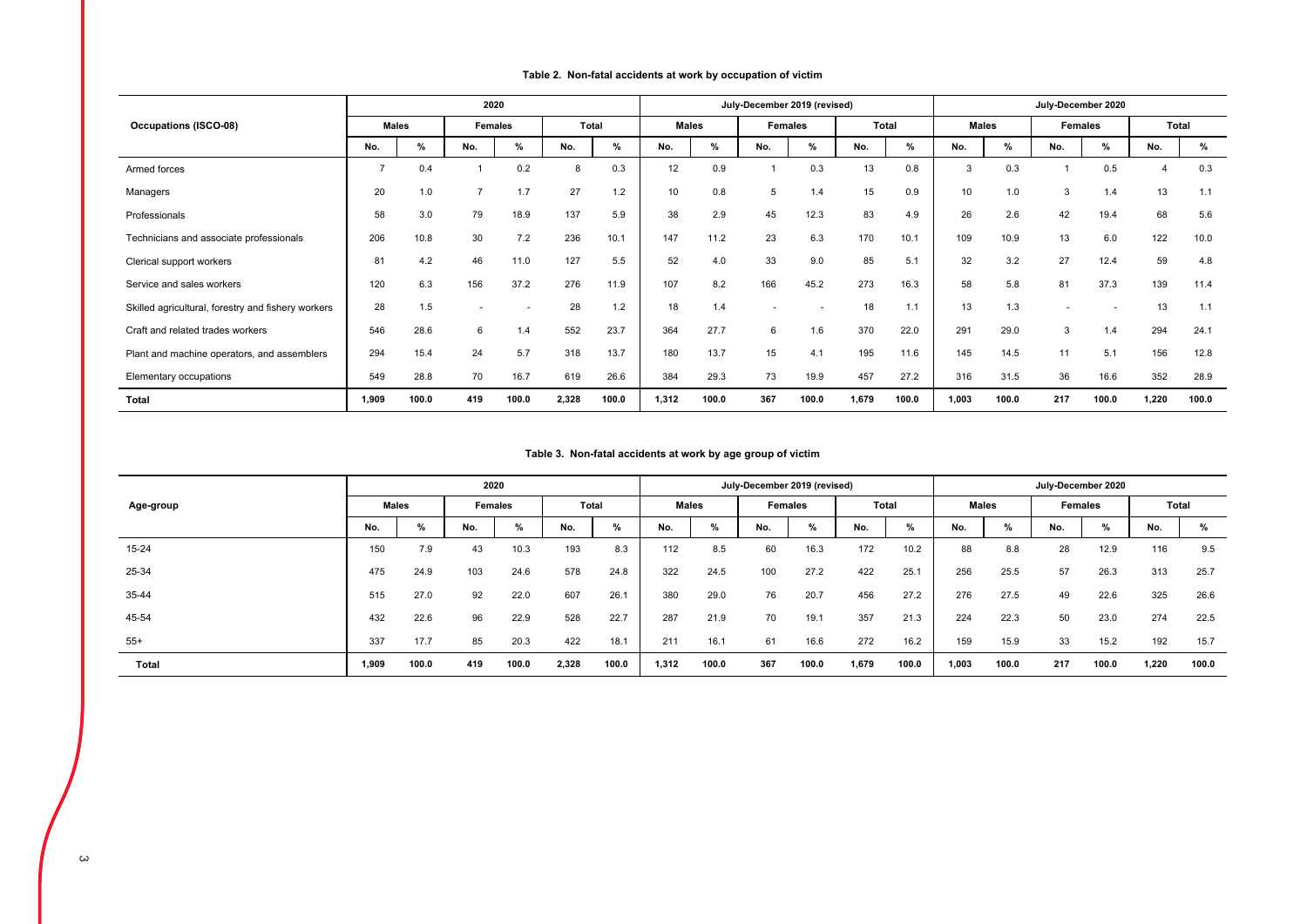### **Table 4. Part of body injured in non-fatal accidents at work**

|                                                  |                |              |     | 2020    |       |       |       |              |                          | July-December 2019 (revised) |       |       |                |              |                | July-December 2020 |                |       |
|--------------------------------------------------|----------------|--------------|-----|---------|-------|-------|-------|--------------|--------------------------|------------------------------|-------|-------|----------------|--------------|----------------|--------------------|----------------|-------|
| Part of body                                     |                | <b>Males</b> |     | Females |       | Total |       | <b>Males</b> |                          | Females                      |       | Total |                | <b>Males</b> |                | <b>Females</b>     |                | Total |
|                                                  | No.            | %            | No. | %       | No.   | %     | No.   | %            | No.                      | %                            | No.   | %     | No.            | %            | No.            | %                  | No.            | $\%$  |
| Head                                             | 181            | 9.5          | 41  | 9.8     | 222   | 9.5   | 139   | 10.6         | 53                       | 14.4                         | 192   | 11.4  | 81             | 8.1          | 19             | 8.8                | 100            | 8.2   |
| Neck, including spine and vertebra in the neck   | 53             | 2.8          | 19  | 4.5     | 72    | 3.1   | 41    | 3.1          | 15                       | 4.1                          | 56    | 3.3   | 23             | 2.3          | 9              | 4.1                | 32             | 2.6   |
| Back, including spine and vertebra in the back   | 168            | 8.8          | 39  | 9.3     | 207   | 8.9   | 97    | 7.4          | 35                       | 9.5                          | 132   | 7.9   | 100            | 10.0         | 23             | 10.6               | 123            | 10.1  |
| Torso and organs                                 | 86             | 4.5          | 22  | 5.3     | 108   | 4.6   | 69    | 5.3          | 17                       | 4.6                          | 86    | 5.1   | 44             | 4.4          | 9              | 4.1                | 53             | 4.3   |
| Upper extremities                                | 884            | 46.3         | 158 | 37.7    | 1,042 | 44.8  | 589   | 44.9         | 153                      | 41.7                         | 742   | 44.2  | 472            | 47.1         | 78             | 35.9               | 550            | 45.1  |
| Lower extremities                                | 500            | 26.2         | 128 | 30.5    | 628   | 27.0  | 359   | 27.4         | 89                       | 24.3                         | 448   | 26.7  | 255            | 25.4         | 71             | 32.7               | 326            | 26.7  |
| Whole body and multiple sites                    | 16             | 0.8          | 5   | 1.2     | 21    | 0.9   | 3     | 0.2          |                          |                              |       | 0.2   | 11             | 1.1          | 3              | 1.4                | 14             | 1.1   |
| Other parts of body injured, not mentioned above | $\overline{4}$ | 0.2          | 4   | 1.0     | 8     | 0.3   | 5     | 0.4          | $\overline{\phantom{a}}$ |                              | b     | 0.3   | $\overline{4}$ | 0.4          | 3              | 1.4                | $\overline{ }$ | 0.6   |
| Not specified                                    | 17             | 0.9          | 3   | 0.7     | 20    | 0.9   | 10    | 0.8          | b                        | 1.4                          | 15    | 0.9   | 13             | 1.3          | $\overline{2}$ | 0.9                | 15             | 1.2   |
| Total                                            | 1.909          | 100.0        | 419 | 100.0   | 2,328 | 100.0 | 1,312 | 100.0        | 367                      | 100.0                        | 1,679 | 100.0 | 1,003          | 100.0        | 217            | 100.0              | 1,220          | 100.0 |

|                                                            |                |              |                |         |                |              |       |              | ~; .;p ~ ~.;  ; |                              |       |       |                |              |                          |         |                |       |
|------------------------------------------------------------|----------------|--------------|----------------|---------|----------------|--------------|-------|--------------|-----------------|------------------------------|-------|-------|----------------|--------------|--------------------------|---------|----------------|-------|
|                                                            |                |              | 2020           |         |                |              |       |              |                 | July-December 2019 (revised) |       |       |                |              | July-December 2020       |         |                |       |
| Type of injury                                             |                | <b>Males</b> |                | Females |                | <b>Total</b> |       | <b>Males</b> |                 | <b>Females</b>               | Total |       |                | <b>Males</b> |                          | Females |                | Total |
|                                                            | No.            | %            | No.            | %       | No.            | %            | No.   | %            | No.             | %                            | No.   | %     | No.            | %            | No.                      | %       | No.            | %     |
| Wounds and superficial injuries                            | 1,173          | 61.4         | 221            | 52.7    | 1,394          | 59.9         | 761   | 58.0         | 176             | 48.0                         | 937   | 55.8  | 608            | 60.6         | 112                      | 51.6    | 720            | 59.0  |
| Bone fractures                                             | 233            | 12.2         | 42             | 10.0    | 275            | 11.8         | 135   | 10.3         | 42              | 11.4                         | 177   | 10.5  | 127            | 12.7         | 22                       | 10.1    | 149            | 12.2  |
| Dislocations, sprains and strains                          | 397            | 20.8         | 125            | 29.8    | 522            | 22.4         | 309   | 23.6         | 89              | 24.3                         | 398   | 23.7  | 201            | 20.0         | 63                       | 29.0    | 264            | 21.6  |
| Traumatic amputations                                      | $\overline{2}$ | 0.1          |                |         | $\overline{2}$ | 0.1          |       | 0.5          |                 |                              |       | 0.4   |                | 0.1          | ٠                        |         | -1             | 0.1   |
| Concussions and internal injuries                          | 27             | 1.4          | 8              | 1.9     | 35             | 1.5          | 13    | $1.0$        | 13              | 3.5                          | 26    | 1.5   | 19             | 1.9          | 6                        | 2.8     | 25             | 2.0   |
| Burns, scalds and frostbites                               | 47             | 2.5          | 15             | 3.6     | 62             | 2.7          | 34    | 2.6          | 17              | 4.6                          | 51    | 3.0   | 29             | 2.9          | 9                        | 4.1     | 38             | 3.1   |
| Poisonings and infections                                  | $\overline{2}$ | 0.1          |                |         | $\overline{2}$ | 0.1          | 14    | 1.1          | $\overline{4}$  | 1.1                          | 18    | 1.1   |                | 0.1          |                          |         |                | 0.1   |
| Drowning and asphyxiations                                 | 3              | 0.2          |                | 0.2     |                | 0.2          | 3     | 0.2          |                 | 0.3                          |       | 0.2   |                | 0.1          | $\overline{\phantom{a}}$ |         |                | 0.1   |
| Effects of sound and vibration                             |                | 0.1          |                |         |                | 0.0          |       | 0.3          | 6               | 1.6                          | 10    | 0.6   |                | 0.1          |                          |         |                | 0.1   |
| Effects of temperature extremes, light and radiation       |                | 0.1          |                |         |                | 0.0          |       | 0.1          |                 |                              |       | 0.1   |                |              |                          |         |                |       |
| Shock                                                      | 10             | 0.5          |                | 1.0     | 14             | 0.6          | 5     | 0.4          | 8               | 2.2                          | 13    | 0.8   | 5              | 0.5          | 3                        | 1.4     | 8              | 0.7   |
| Multiple injuries                                          | 6              | 0.3          | $\overline{2}$ | 0.5     |                | 0.3          |       | 0.5          | $\overline{2}$  | 0.5                          | 9     | 0.5   |                | 0.4          | $\overline{2}$           | 0.9     | 6              | 0.5   |
| Other specified injuries not included under other headings | 5              | 0.3          |                | 0.2     | 6              | 0.3          | ۰     |              |                 |                              |       | ٠.    |                | 0.4          |                          |         |                | 0.3   |
| Not specified                                              | $\overline{2}$ | 0.1          |                |         | $\overline{2}$ | 0.1          | 19    | 1.4          | <sub>9</sub>    | 2.5                          | 28    | 1.7   | $\overline{2}$ | 0.2          | ٠                        |         | $\overline{2}$ | 0.2   |
| Total                                                      | 1,909          | 100.0        | 419            | 100.0   | 2,328          | 100.0        | 1,312 | 100.0        | 367             | 100.0                        | 1,679 | 100.0 | 1,003          | 100.0        | 217                      | 100.0   | 1,220          | 100.0 |

**Table 5. Non-fatal accidents at work by type of injury**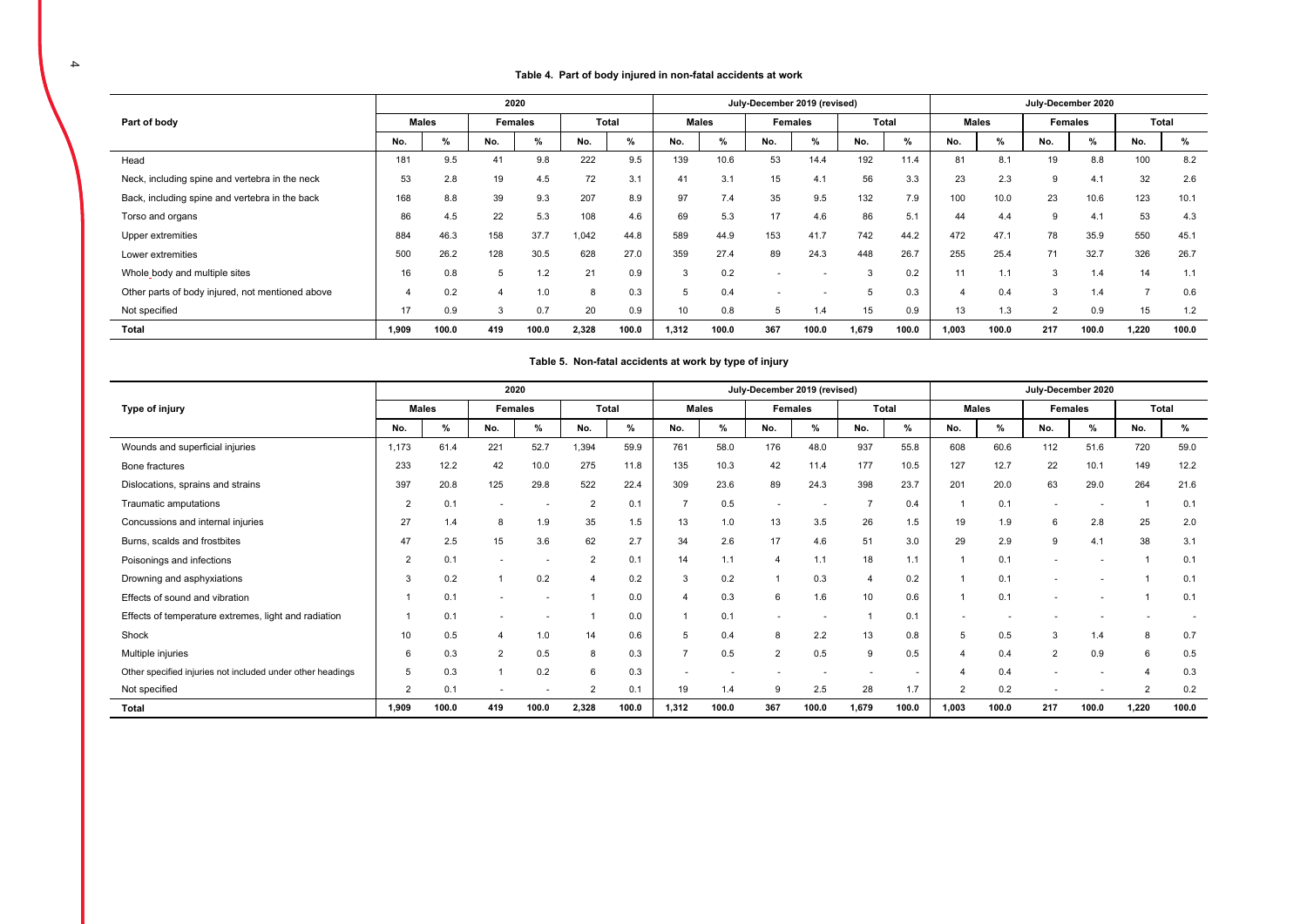# **Table 6. Non-fatal accidents at work by district of enterprise**

|                  |       |              |     | 2020           |       |              |       |              |     | July-December 2019 (revised) |       |              |       |              |                   | July-December 2020 |       |       |
|------------------|-------|--------------|-----|----------------|-------|--------------|-------|--------------|-----|------------------------------|-------|--------------|-------|--------------|-------------------|--------------------|-------|-------|
| <b>District</b>  |       | <b>Males</b> |     | <b>Females</b> |       | <b>Total</b> |       | <b>Males</b> |     | <b>Females</b>               |       | <b>Total</b> |       | <b>Males</b> |                   | <b>Females</b>     |       | Total |
|                  | No.   | $\%$         | No. | %              | No.   | %            | No.   | %            | No. | %                            | No.   | %            | No.   | %            | No.               | %                  | No.   | %     |
| Southern Harbour | 636   | 33.3         | 170 | 40.6           | 806   | 34.6         | 460   | 35.1         | 135 | 36.8                         | 595   | 35.4         | 327   | 32.6         | 89                | 41.0               | 416   | 34.1  |
| Northern Harbour | 481   | 25.2         | 142 | 33.9           | 623   | 26.8         | 340   | 25.9         | 125 | 34.1                         | 465   | 27.7         | 280   | 27.9         | 72                | 33.2               | 352   | 28.9  |
| South Eastern    | 286   | 15.0         | 30  | 7.2            | 316   | 13.6         | 170   | 13.0         | 30  | 8.2                          | 200   | 11.9         | 135   | 13.5         | $12 \overline{ }$ | 5.5                | 147   | 12.0  |
| Western          | 177   | 9.3          | 29  | 6.9            | 206   | 8.8          | 122   | 9.3          | 24  | 6.5                          | 146   | 8.7          | 84    | 8.4          | 19                | 8.8                | 103   | 8.4   |
| Northern         | 289   | 15.1         | 39  | 9.3            | 328   | 14.7         | 190   | 14.5         | 47  | 12.8                         | 237   | 14.1         | 155   | 15.5         | 19                | 8.8                | 174   | 14.3  |
| Gozo and Comino  | 40    | 2.1          |     | 2.1            | 49    | 2.1          | 30    | 2.3          | 6   | 1.6                          | 36    | 2.1          | 22    | 2.2          | 6                 | 2.8                | 28    | 2.3   |
| <b>Total</b>     | 1,909 | 100.0        | 419 | 100.0          | 2,328 | 100.0        | 1,312 | 100.0        | 367 | 100.0                        | 1,679 | 100.0        | 1,003 | 100.0        | 217               | 100.0              | 1,220 | 100.0 |

 **Refer to Methodological Note 4**

### **Table 7. Size of enterprise where non-fatal accidents occurred**

|                                 |              |       |     | 2020           |       |              |       |              |     | July-December 2019 (revised) |       |              |       |              | July-December 2020 |                |       |       |
|---------------------------------|--------------|-------|-----|----------------|-------|--------------|-------|--------------|-----|------------------------------|-------|--------------|-------|--------------|--------------------|----------------|-------|-------|
| <b>Employment size</b>          | <b>Males</b> |       |     | <b>Females</b> |       | <b>Total</b> |       | <b>Males</b> |     | <b>Females</b>               |       | <b>Total</b> |       | <b>Males</b> |                    | <b>Females</b> |       | Total |
|                                 | No.          | %     | No. | %              | No.   | %            | No.   | %            | No. | %                            | No.   | %            | No.   | %            | No.                | $\%$           | No.   | %     |
| Self-employed without employees | 100          | 5.2   | b   | 1.2            | 105   | 4.5          | 66    | 5.0          | 5   | .4                           | 71    | 4.2          | 42    | 4.2          | 3                  | 1.4            | 45    | 3.7   |
| 1-9 employees                   | 160          | 8.4   | 16  | 3.8            | 176   | 7.6          | 112   | 8.5          | 17  | 4.6                          | 129   | 7.7          | 75    | 7.5          |                    | 3.2            | 82    | 6.7   |
| 10-49 employees                 | 435          | 22.8  | 97  | 23.2           | 532   | 22.9         | 236   | 18.0         | 67  | 18.3                         | 303   | 18.0         | 250   | 24.9         | 43                 | 19.8           | 293   | 24.0  |
| 50-249 employees                | 560          | 29.3  | 84  | 20.0           | 644   | 27.7         | 305   | 23.2         | 98  | 26.7                         | 403   | 24.0         | 301   | 30.0         | 44                 | 20.3           | 345   | 28.3  |
| 250-499 employees               | 213          | 11.2  | 53  | 12.6           | 266   | 11.4         | 177   | 13.5         | 62  | 16.9                         | 239   | 14.2         | 105   | 10.5         | 24                 | 11.1           | 129   | 10.6  |
| 500 employees or more           | 412          | 21.6  | 163 | 38.9           | 575   | 24.7         | 399   | 30.4         | 117 | 31.9                         | 516   | 30.7         | 206   | 20.5         | 96                 | 44.2           | 302   | 24.8  |
| Not specified                   | 29           | 1.5   |     | 0.2            | 30    | 1.3          | 17    | 1.3          |     | 0.3                          | 18    | 1.1          | 24    | 2.4          |                    |                | 24    | 2.0   |
| <b>Total</b>                    | 1,909        | 100.0 | 419 | 100.0          | 2,328 | 100.0        | 1.312 | 100.0        | 367 | 100.0                        | 1,679 | 100.0        | 1,003 | 100.0        | 217                | 100.0          | 1.220 | 100.0 |

### **Table 8. Employment status of victim involved in non-fatal accidents**

|                          |       |              |     | 2020           |       |               |       |       |     | July-December 2019 (revised) |       |       |       |              |     | July-December 2020 |       |              |
|--------------------------|-------|--------------|-----|----------------|-------|---------------|-------|-------|-----|------------------------------|-------|-------|-------|--------------|-----|--------------------|-------|--------------|
| <b>Employment status</b> |       | <b>Males</b> |     | <b>Females</b> |       | <b>Total</b>  |       | Males |     | <b>Females</b>               |       | Total |       | <b>Males</b> |     | <b>Females</b>     |       | <b>Total</b> |
|                          | No.   | %            | No. | %              | No.   | $\frac{9}{6}$ | No.   | %     | No. | %                            | No.   | %     | No.   | %            | No. | %                  | No.   | $\%$         |
| Self-employed            | 133   | 7.0          | b   | - 9            | 138   | 5.9           | 97    | 7.4   | 6   | . 6                          | 103   | 6.1   | 63    | 6.3          |     | ، ۱                | 66    | 5.4          |
| Full-time employee       | 1.742 | 91.3         | 377 | 90.0           | 2.119 | 91.0          | .172  | 89.3  | 316 | 86.7                         | .488  | 88.6  | 924   | 92.1         | 199 | 91.7               | 1.123 | 92.0         |
| Part-time employee       | 34    | 1.8          | 37  | 8.8            | 71    | 3.0           | 43    | 3.3   | 45  | 12.3                         | 88    | 5.2   | 16    | 1.6          | 15  | 6.9                | 31    | 2.5          |
| Total                    | 1,909 | 100.0        | 419 | 100.0          | 2,328 | 100.0         | 1.312 | 100.0 | 367 | 100.0                        | 1,679 | 100.0 | 1,003 | 100.0        | 217 | 100.0              | 1,220 | 100.0        |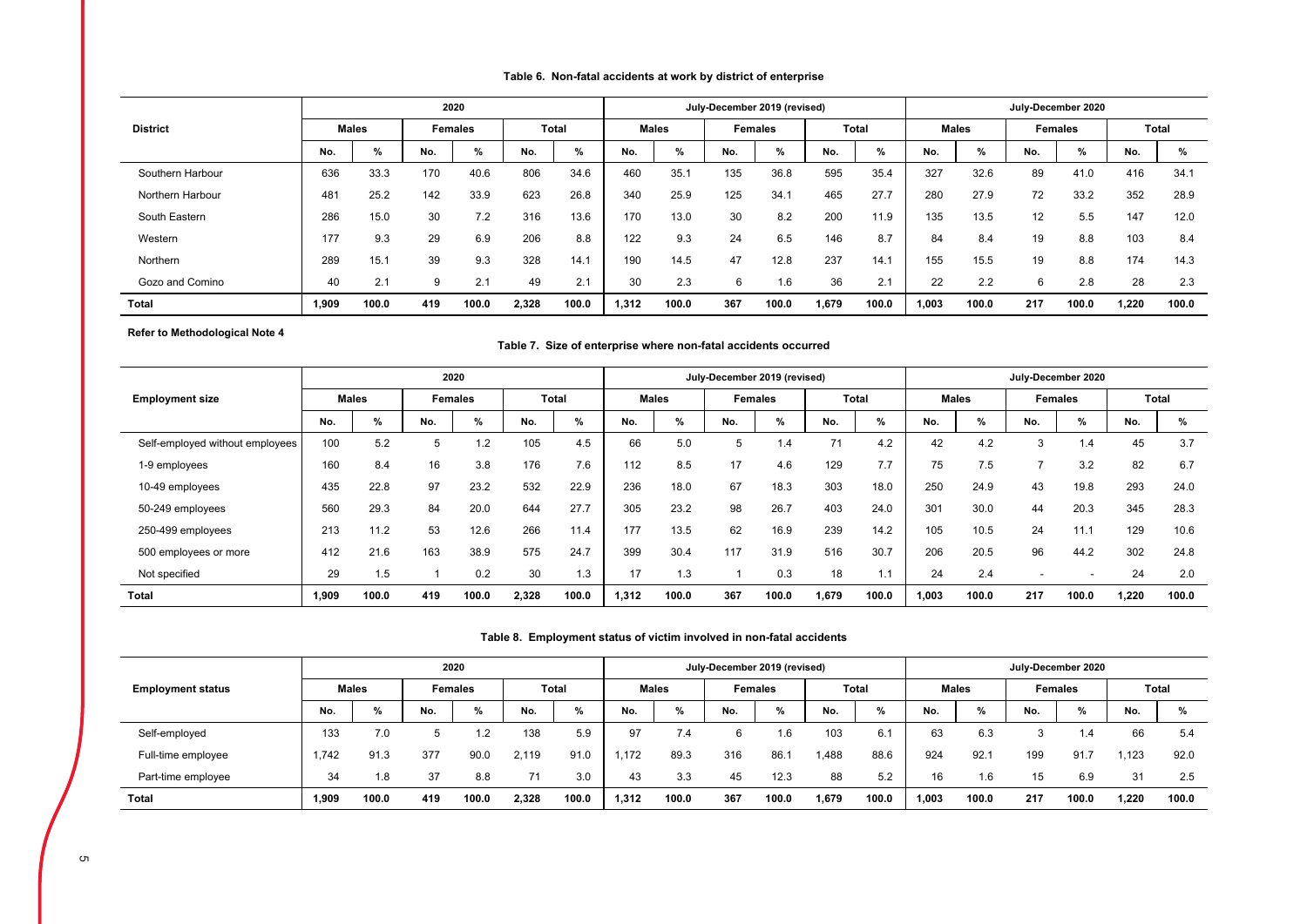# **Table 9. Standardised non-fatal accidents at work by economic activity of enterprise<sup>1</sup>**

|                                                                                                                                  |                                         | 2020                          |                                                                          |
|----------------------------------------------------------------------------------------------------------------------------------|-----------------------------------------|-------------------------------|--------------------------------------------------------------------------|
| <b>Economic activity (NACE Rev. 2)</b>                                                                                           | No. of employed<br>persons <sup>2</sup> | No. of non-fatal<br>accidents | <b>Standardised</b><br><b>Incidence Rate</b><br>(per 100,000<br>workers) |
| Agriculture, forestry and fishing                                                                                                | 2,547                                   | 29                            | 11                                                                       |
| Mining and quarrying                                                                                                             | ÷                                       | $\mathbf{1}$                  | $\ddot{\phantom{a}}$                                                     |
| Manufacturing                                                                                                                    | 29,087                                  | 391                           | 149                                                                      |
| Electricity, gas, steam and air conditioning supply                                                                              | $\ddot{\phantom{a}}$                    | 4                             | $\ddot{\phantom{a}}$                                                     |
| Water supply; sewerage, waste management and<br>remediation activities                                                           | 2,569                                   | 80                            | 31                                                                       |
| Construction                                                                                                                     | 15,195                                  | 406                           | 155                                                                      |
| Wholesale and retail trade, repair of motor vehicles and<br>motorcycles                                                          | 35,012                                  | 257                           | 98                                                                       |
| Transportation and storage                                                                                                       | 15,511                                  | 285                           | 109                                                                      |
| Accommodation and food service activities                                                                                        | 18,947                                  | 124                           | 47                                                                       |
| Information and communication                                                                                                    | 9.794                                   | 17                            | 6                                                                        |
| Financial and insurance activities                                                                                               | 15,662                                  | 19                            | 7                                                                        |
| Real estate activities                                                                                                           | 3,158                                   | 17                            | 6                                                                        |
| Professional, scientific and technical activities                                                                                | 15,449                                  | 43                            | 16                                                                       |
| Administrative and support service activities                                                                                    | 10,960                                  | 229                           | 87                                                                       |
| Public administration and defence; compulsory social<br>security                                                                 | 15,773                                  | 95                            | 36                                                                       |
| Education                                                                                                                        | 22,745                                  | 44                            | 17                                                                       |
| Human health and social work activities                                                                                          | 23,647                                  | 244                           | 93                                                                       |
| Arts, entertainment and recreation                                                                                               | 14,608                                  | 9                             | 3                                                                        |
| Other service activities                                                                                                         | 6,803                                   | 14                            | 5                                                                        |
| Activities of households as employers; undifferentiated<br>goods- and services-producing activities of households for<br>own use | $3542^u$                                |                               |                                                                          |
| Activities of extraterritorial organisations and bodies                                                                          | ÷                                       | $\mathbf{1}$                  |                                                                          |
| Not specified                                                                                                                    |                                         | 19                            |                                                                          |
| Total                                                                                                                            | 261,839                                 | 2,328                         | 889                                                                      |

 $1$  Refer to methodological note 5.

<sup>2</sup> Source: Labour Force Survey Q1-Q3 2020

: Unreliable - less than 20 sample observations.

<sup>u</sup> Under represented - between 20 and 49 sample observations.